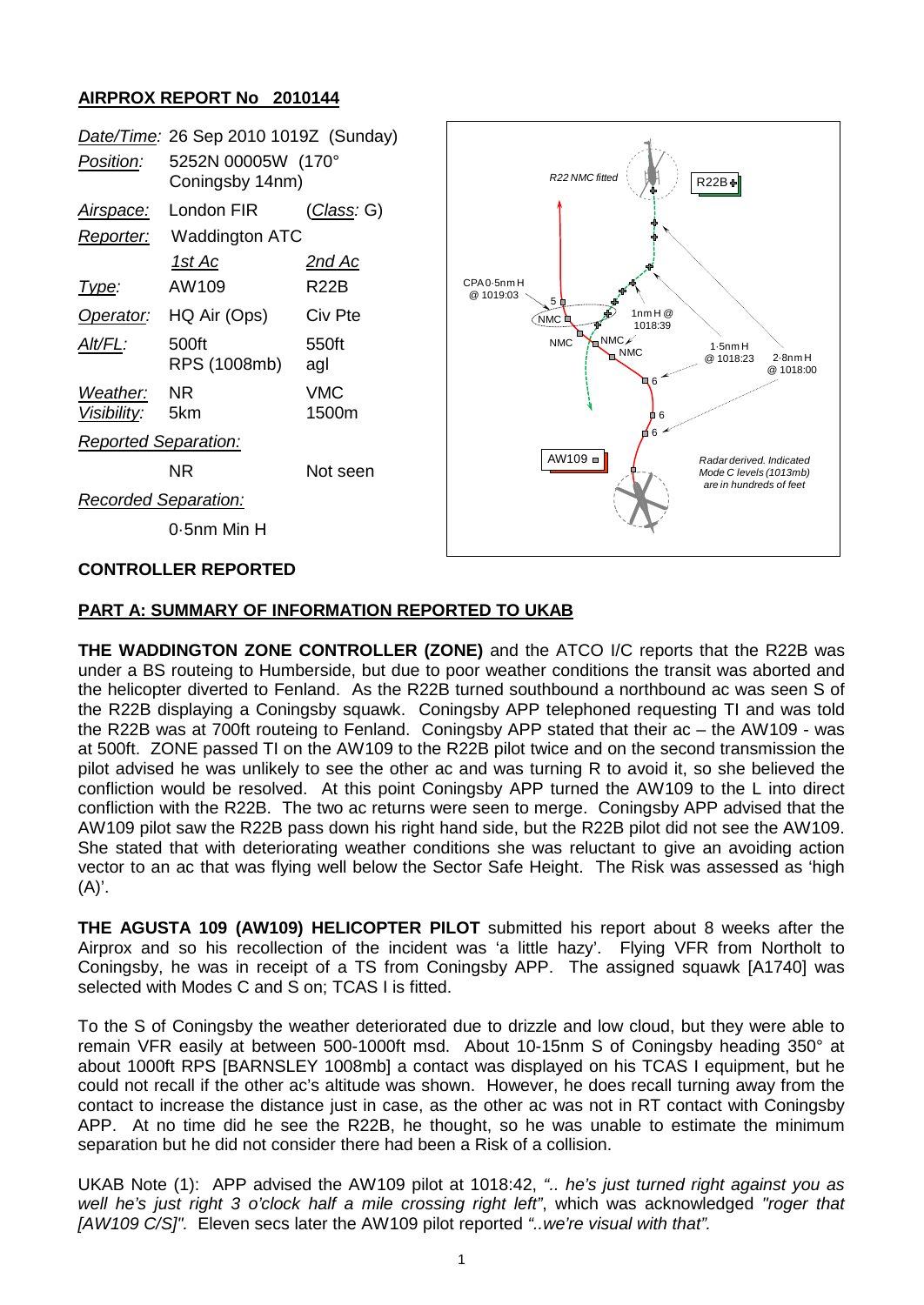UKAB Note (2): The Coningsby weather was transmitted by APP to the AW109 pilot at 1014:55 as CC GREEN with 3700m NSW, BKN at 800ft.

**THE R22B HELICOPTER PILOT** reports he had planned to fly solo under VFR from Cambridge to Humberside and the weather conditions on the day were forecast as:

Waddington TAF: 2606/2624 35015KT 9999 SCT045 PROB40 TEMPO 2606/2610 SHRA SCT020 BECMG 2610/2613 RA BKN020 TEMPO 2613/2624 7000 RA BKN012

Northbound passing Fenland on a direct track the weather started to reduce from a cloud base of 1000ft and slant visibility estimated to be 5km in haze and fine drizzle. On leaving Fenlands frequency, he established RT contact with Waddington ZONE on 127·35MHz and requested a BS; a squawk of A3601 was assigned, but Mode C is not fitted. Radio reception was poor, readability '3', he believes because of the low transit height. About 10nm S of Coningsby, he requested the local weather at Waddington. At a position 8nm S of Coningsby, he informed ZONE that the visibility had reduced to limits and he had elected to divert to a small helipad, 6nm NE of Boston at his home address. Within a very short space of time he decided the visibility was no better heading E and he informed the controller that he would be diverting to Fenland Aerodrome, which he had over-flown earlier and where he knew the weather was above minima. His workload was high due to the extremely poor visibility, checking the map for obstacles and power-lines on the reverse track and setting the Fenland frequency as the next frequency on the comms box, with the additional factor of poor reception with Waddington. Heading 170°, about 15nm S of Coningsby flying at 550ft agl and 90kt, ZONE then informed him of a helicopter 'on an intercept course', indicating the same level. He advised ZONE that he did not have visual contact with the other helicopter and was unlikely to do so because of the poor weather conditions. He asked for 'avoiding action instructions', but cannot remember the exact reply from Waddington. However, he does remember sensing the urgency in the tone of the controller's voice and understood that there was a real collision risk, but part of the message from ZONE was unreadable. Advising the controller that he was making an immediate turn to the R, he banked the helicopter to the R by about 20° into an avoiding action turn and rolled out on a heading of about SW. Shortly afterwards, ZONE asked if he had seen the other helicopter to which he replied 'negative'. He estimated his ac's height at the time of the incident as between 500-600ft agl. The Risk was not assessed.

**THE CONINGSBY APPROACH (APP) CONTROLLER** provided a comprehensive account stating that he was 1 of 2 controllers on duty during a weekend day shift tasked with providing a radar service in the event of a priority move. The Watchman primary ASR was out of service with ongoing serviceability issues so he was operating with SSR only.

During his shift, as part of a Station event, an AW109 from Northolt was inbound to Coningsby. The AW109 pilot free-called APP to the S of Coningsby heading N at 1000ft, but he could not recall the ATS provided. [UKAB Note (3): It was a TS with reduced TI SSR only.] The AW109 was identified, passed the Coningsby A/D information and asked to report visual with the aerodrome. He observed an ac contact – the R22B - displaying a Waddington squawk to the R of the AW109's 12 o'clock flying slowly southbound, so he asked Waddington ZONE for TI and ascertained that the traffic would pass close to the AW109. He passed TI to the AW109 pilot on the R22B contact more than once as the ac were closing. The conflicting traffic was still to the R of the AW109's nose so he suggested a turn to the NW [L] to avoid the contacts merging. Avoiding action was not given; however, the AW109 pilot took his suggested turn, but by that stage the AW109 pilot had already commenced a turn to the R, which had taken him through the R22B's 12o'clock. Unfortunately, operating SSR only, the associated data update rate was slow. As the AW109 turned back onto a NW'ly heading the R22B commenced a turn to the R and the contacts merged. He continued to call the conflicting traffic throughout and the AW109 pilot reported visual with a helicopter, he thought passing about 200ft above his ac with no horizontal separation. Waddington ZONE called on the landline asking if the AW109 pilot had seen the R22B and why the AW109 had turned L when the 'Rules of the Air' require ac approaching head-on, or nearly so, to turn to the R to avoid each other. The landline was poor quality and he did not wish to dwell so took no further action.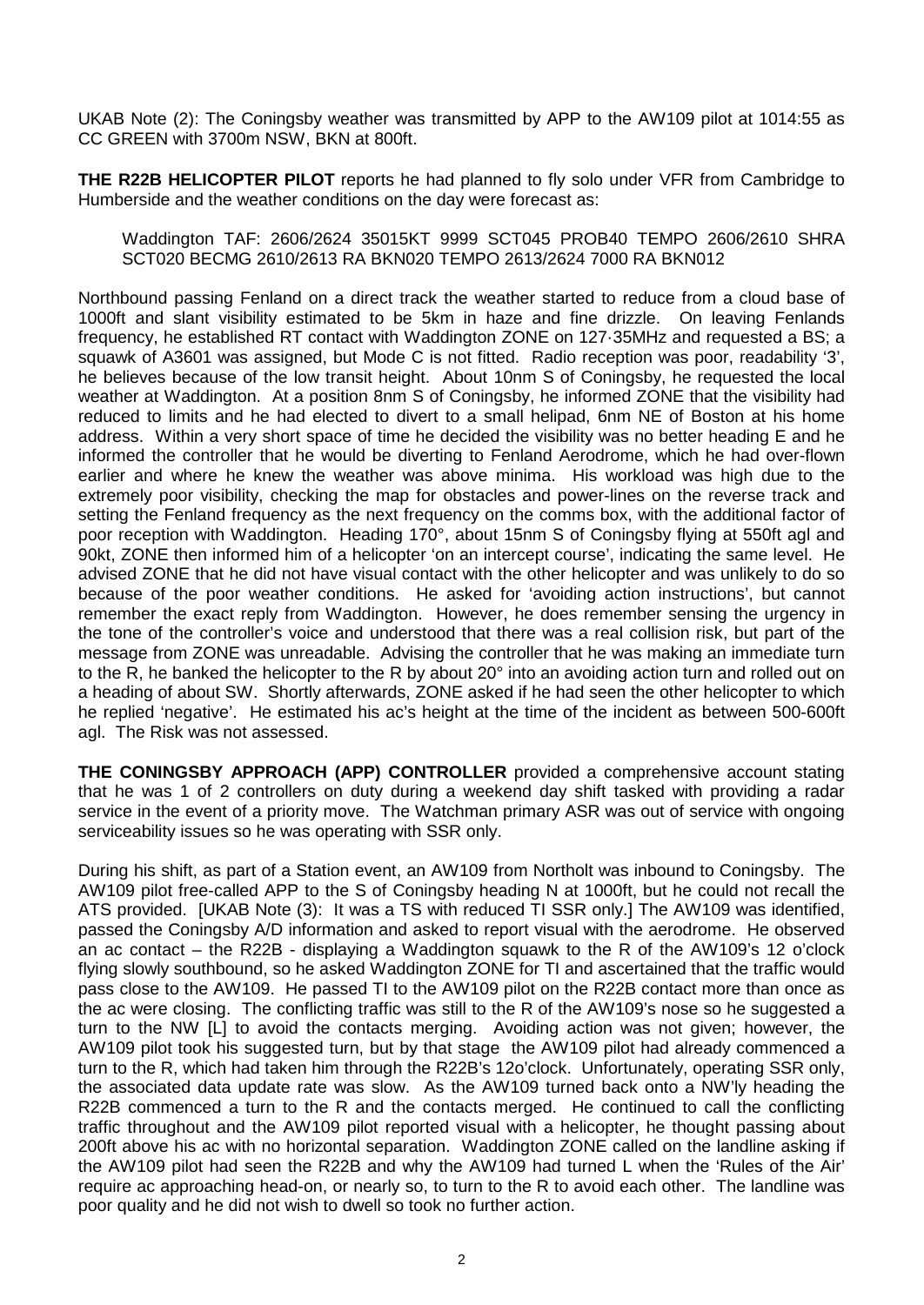**HQ 1GP BM SM** reports that the AW109 crew was in receipt of a TS from Coningsby APP and the R22B pilot in receipt of a BS from Waddington ZONE; Waddington ATC was unable to provide an RT tape transcript for the ZONE frequency.

The Coningsby SSR update rate is 8rpm, which equates to one sweep every 7½sec. The Waddington ASR update rate is 15rpm, which equates to one sweep every 4sec.

This Airprox occurred at a weekend when the respective ATSUs were operating at reduced manning. This is not considered a contributing factor to the Airprox as both controllers reported having a low workload and neither mention a lack of ability to control the situation due to workplace stresses.

ZONE reports passing TI to the R22B, although the flight was under a BS. This is a clear indication of a controller passing information under the duty of care principle. That TI was passed is corroborated by the R22B pilot and he acted on it by taking a turn to the R in accordance with the Rules of the Air.

APP had correctly identified the AW109 and placed the flight under a TS; although the original service request was unreadable, the pilot accepted the ATS offered by the controller, who correctly reduced the TS whilst operating SSR only with the Watchman ASR out of service. APP correctly applied the TS and advised the AW109 pilot that they were operating below the terrain sector safe height.

At 1016:54 Coningsby APP passed TI to the AW109 pilot about the R22B stating, "*traffic just right of your 12 o clock, 5 miles, opposite direction, last known at 7 hundred feet*." APP liaised with Waddington ZONE at 1017:15, *"Coningsby request traffic information please, er Fosdyke Bridge southbound 3-6-0-1";* ZONE replied, *"700 feet on the BARNSLEY"* and it was ascertained that ZONE's traffic was a helicopter. APP advised *"well I've got a helicopter just right of his 12 o'clock"* and ZONE responded at 1017:26, *"yeah I'm just about to call it".* After APP added that the R22 was at 500ft, the call was terminated without any further course of action reached or implied. TI was passed to the R22B pilot about the AW109; APP updated the TI to the AW109 pilot at 1017:31, *"…previously reported traffic's now just right of your 12 o'clock, 4 miles, opposite direction 7 hundred feet a helicopter".* From the Coningsby APP transcript it is clear that the pilot of the AW109 was concerned about the presence of the R22B and stated at 1017:44 – the start of the diagram - his intentions, *"roger we're ???* [inaudible word] *we're just ???* [inaudible word] *our conflicting track at the moment, we are going to turn right 20 degrees ??* [inaudible word]*".* At this point, the R22B is slightly right of the 12 o'clock of the AW109 at a range of 3·7nm. At 1017:51 APP advised the AW109 pilot, "*suggest a left turn onto about 320 degrees*" which is co-incident with the AW109's right turn appearing on radar. The turn back to 320° becomes evident after 1018:00. At this point the R22B is 2·8nm N of the AW109. Given the information presented to APP, with the associated slower update rate of the SSR compared to the Watchman ASR and the geometry between the ac at the time that the L turn was suggested, this was a reasonable solution to the problem. However, by offering a turn to the L the controller had not followed the Rules of the Air nor assimilated the possibility that the R22B pilot would turn R.

At 1018:23, the R turn by the R22B is evident on the radar recording with 1·5nm lateral separation. Shortly afterwards, ZONE contacted APP, who answered the landline call at 1018:28. ZONE asked "*can you turn..can you insist that yours turns right?*"; APP replied "*he's already on it isn't he, look*". At this point (1018:37) lateral separation of about 1nm exists, with the R22B NNE of the AW109 tracking SW. At 1018:42, APP advised the AW109 pilot, "*I've just been speaking to Waddington and they've turned right against you as well and er, he's just in your 3 o clock, half a mile, crossing right left*." Given the distance between the R22B and AW109 at this point, there is little that could have been achieved from this liaison call. Although the AW109 pilot's written report states that he did not see the R22B, he reported to APP on the RT at 1018:53, *"..we're visual with that".*

In considering the respective update rates of the radars involved, it is clear that the faster update rate of the Waddington primary ASR will have provided ZONE with better SA. Unfortunately, due to the absence of an RT transcript for Waddington ZONE, it is impossible to establish ZONE's response to the R22B pilot when he asked for deconfliction advice. The pilot states that he sensed the urgency in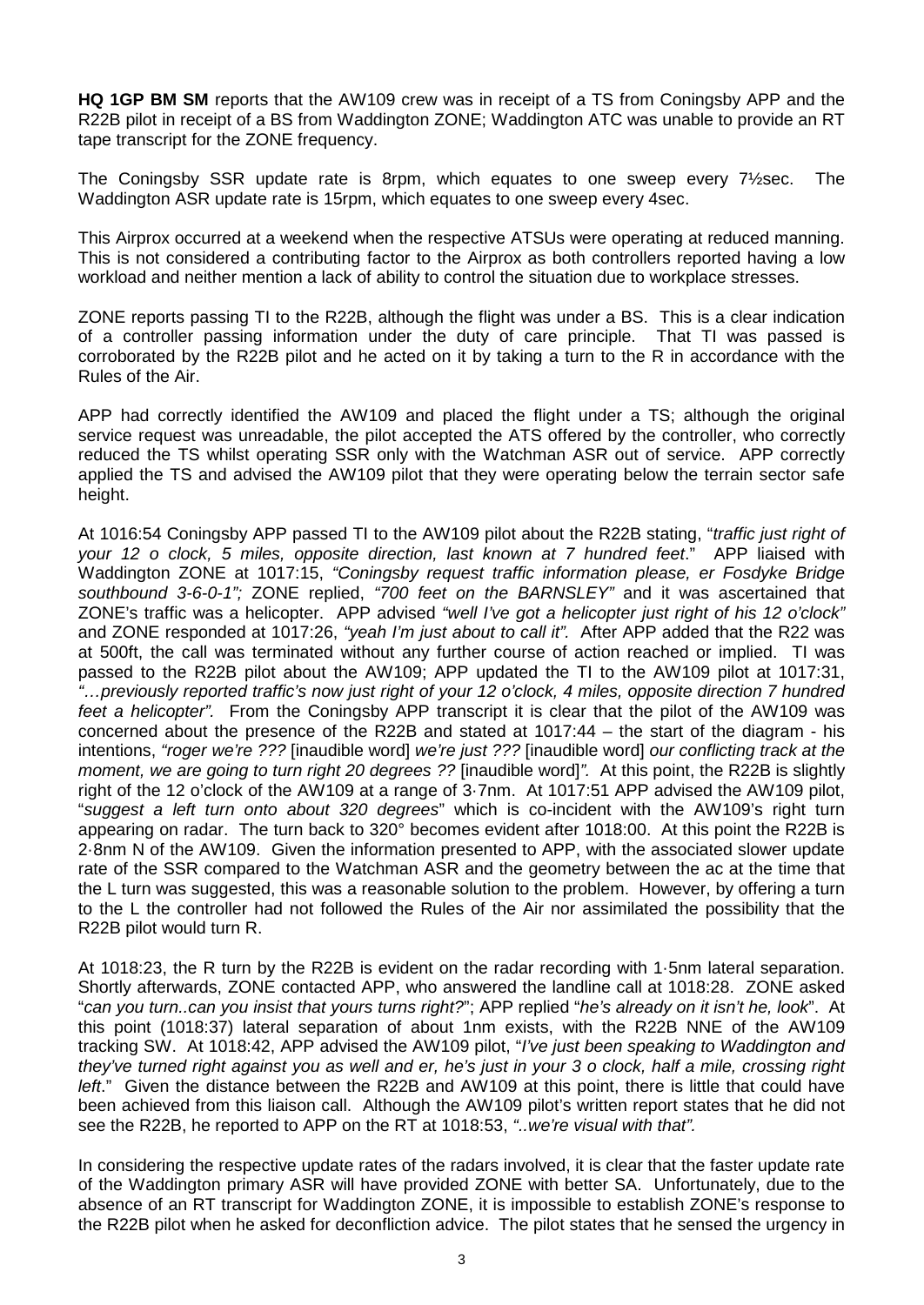ZONE's voice "*and understood that there was a real collision risk*" although they could not remember what ZONE said and that part of the message was unreadable. However, this had prompted the R22B pilot to turn to the R, probably based on the last TI, which may have been passed before the AW109's L turn was evident. What is clear is that there was a significant difference in the data update rates of the radars available to the controllers involved and that the Coningsby controller considered it to be a factor.

The weather which both flights were subject to, and the pilots' interpretation of flight rules, enabled a situation where neither pilot was able to effect appropriate avoiding action in accordance with their obligations under the respective ATSs provided. Unfortunately, whilst done with the best of intentions based upon the radar information available to the controller at the time, in trying to provide a pragmatic resolution to the conflict, the APP controller's advice compromised the Rules of the Air, which served to decrease the separation when combined with the R22B's un-anticipated R turn.

This Airprox highlights that pilots should ask for an ATS appropriate to the prevailing met conditions and fully understand the limitations of the service being provided.

**HQ AIR (OPS)** comments that this incident highlights some good awareness of collision risks from all those involved and the issue described by HQ 1 Gp BM SM above unfortunately led to the miss distance being considerably less than it would otherwise been. The R22B pilot's use of the TI he received was entirely correct. Had the AW109 pilot continued his initial avoiding turn the issue would have been resolved. Whilst in this case the APP controller's advice reduced the miss distance, it was given with the best of intent and was followed by the AW109 pilot. He would have assumed it was based on better situational awareness than he had at the time and may have agreed with a TCAS I contact (acknowledging the azimuth accuracy limitations of TCAS). Furthermore, whilst it is possible to question the application of the Rules of the Air in this case, the controller was actually presented with a visual picture where a left turn should have generated maximum separation and avoided a turn through the other ac's extended flightpath. The Rules of the Air are simplistic and they do not define 'head-to-head' or provide such an additional stipulation. It is noted that the collision avoidance rules for Air Combat Training do provide this clarification. Even with the coincident turn by the R22B, the collision course had been broken and the subsequent TI provided by APP allowed the AW109 pilot to sight the R22B.

### **PART B: SUMMARY OF THE BOARD'S DISCUSSIONS**

Information available included reports from the pilots of both ac, transcripts of the relevant Coningsby frequency, radar video recordings, reports from the air traffic controllers involved and reports from the appropriate ATC and operating authorities.

In Class G airspace 'see and avoid' prevails, but it can only cater for situations where the other ac is seen in time to take appropriate action. It was evident that this Airprox had resulted from an unfortunate chain of circumstances where the weather had played a significant part and was somewhat worse than that forecast. The AW109 pilot had wisely obtained a 'reduced' TS from Coningsby APP and the controller had provided a good level of TI about the approaching R22 from a range of 5nm. Importantly the controller had also liaised with Waddington ZONE whom he had identified as providing a service to the R22B pilot. With the benefit of the information from ZONE, APP then provided an update about the R22B, which he perceived to be to the right of the AW109's 12 o'clock and the pilot responded that he was going to turn 20° to the R. It was after the R turn had been initiated that APP then advised "*suggest a left turn.."* onto 320°, but this was without any prior notification to ZONE. Controller Members recognised the limitations of operating with SSR only and the slower data update had undoubtedly hampered the controller's appreciation of the situation and might have delayed detection of the R22B's R turn. Members agreed with the Command's view that with the benefit of TCAS 1 the AW109 pilot had the better SA; it was unfortunate, but understandable, that he chose to accept the controller's suggestion and turn L, probably in the belief that the controller had a better view of the geometry of the situation. The conflict would have been resolved if he had continued to the R. Members agreed that the controller had proffered this advice with the best of intentions albeit that it was not in accord with the Rules of the Air and, all things being